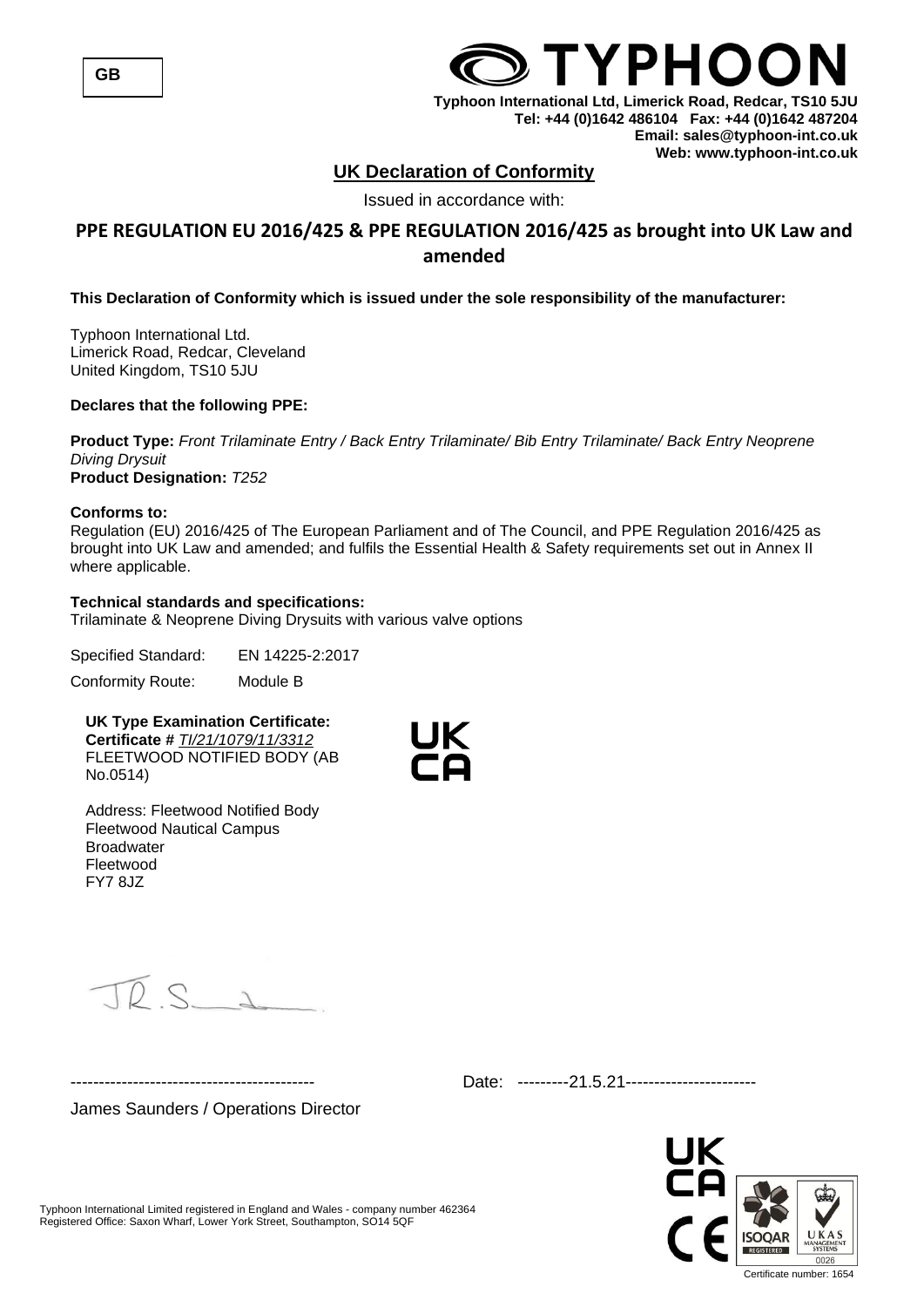**DE**

## **TYPHOC Typhoon International Ltd, Limerick Road, Redcar, TS10 5JU Tel: +44 (0)1642 486104 Fax: +44 (0)1642 487204 Email: sales@typhoon-int.co.uk Web: www.typhoon-int.co.uk**

Doc Ref: TR509 Issue: 03 Date: 11.5.21

## **EU-Konformitätserklärung/ EU Declaration of Conformity**

Ausgestellt gemäß/ Issued in accordance with:

## **PSA-VERORDNUNG 2016/425/ PPE REGULATION 2016/425**

#### **Diese Konformitätserklärung wird in alleiniger Verantwortung des Herstellers ausgestell/ This Declaration of Conformity which is issued under the sole responsibility of the manufacturer:**

Typhoon International Ltd. Limerick Road, Redcar Cleveland United Kingdom, TS10 5JU

## **Erklärt, dass die folgende PSA/ Declares that the following PPE:**

**Produktart:** *Trockentauchanzug Trilaminat Einstieg vorn / Trilaminat Einstieg hinten/Trilaminat Hosenträger/ Neopren Einstieg hinten* **Product Type:** *Front Trilaminate Entry / Back Entry Trilaminate/ Bib Entry Trilaminate/ Back Entry Neoprene Diving Drysuit*

**Produktbezeichnung/ Product Designation:** T252

#### **Entspricht/ Conforms to:**

Verordnung (EU) 2016/425 des Europäischen Parlaments und des Rates, und erfüllt die grundlegenden Gesundheitsschutz- und Sicherheitsanforderungen aus Anhang II, wo zutreffend. Regulation (EU) 2016/425 of The European Parliament and of The Council; and fulfils the Essential Health & Safety requirements set out in Annex II where applicable.

## **Technische Normen und Spezifikationen/ Technical standards and specifications:**

Trockentauchanzüge aus Trilaminat und Neopren mit verschiedenen Ventiloptionen Trilaminate & Neoprene Diving Drysuits with various valve options

## **EU-Baumusterprüfbescheinigung/ EU Type Examination Certificate:**

Geforderte Norm/ Specified Standard: EN 14225-2:2017

Konformitätsbewertungsverfahren/ Conformity Route: Modul B Bescheinigungsnr. *0200-PPE-07334*

Benannte Stelle/ Notified Body: FORCE NOTIFIED BODY (NB No.0200)

Anschrift/ Address: FORCE Technology

Park Alle 345 2605 Brøndby **Denmark** 

 $\bigcirc$ 

------------------------------------------- Date: ---------04.10.19------------------------------------

James Saunders / Operations Director



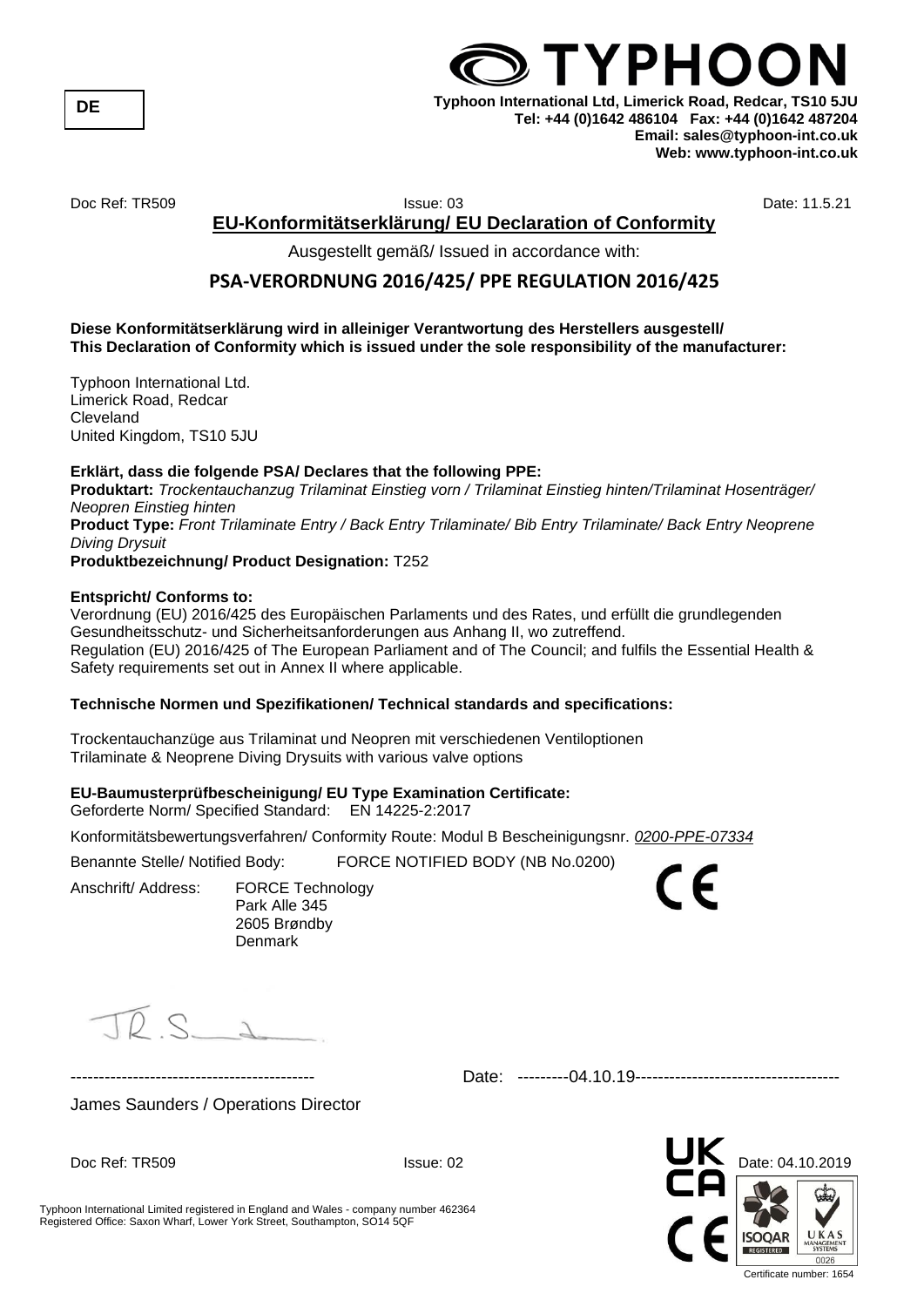

## **Déclaration de conformité UE/ EU Declaration of Conformity**

Délivrée conformément au/ Issued in accordance with :

## **RÈGLEMENT 2016/425 RELATIF AUX EPI/ PPE REGULATION 2016/425**

## **La présente Déclaration de conformité, qui est délivrée sous l'entière responsabilité du fabricant/ This Declaration of Conformity which is issued under the sole responsibility of the manufacturer:**

Typhoon International Ltd. Limerick Road, Redcar Cleveland United Kingdom, TS10 5JU

## **déclare que l'EPI suivant/ Declares that the following PPE:**

**Type de produit***: Combinaison étanche de plongée trilaminée fermeture devant / trilaminée fermeture dos / trilaminée fermeture tour de cou / néoprène fermeture dos* **Product Type:** *Front Trilaminate Entry / Back Entry Trilaminate/ Bib Entry Trilaminate/ Back Entry Neoprene Diving Drysuit*

**Désignation du produit/ Product Designation :** *T252*

#### **est conforme au/ Conforms to :**

Règlement (UE) 2016/425 du Parlement européen et du Conseil, et satisfait aux exigences essentielles de santé et de sécurité figurant dans l'Annexe II, le cas échéant.

Regulation (EU) 2016/425 of The European Parliament and of The Council; and fulfils the Essential Health & Safety requirements set out in Annex II where applicable.

## **Normes et spécifications techniques/ Technical standards and specifications:**

Combinaisons étanches de plongée trilaminées et néoprène avec différentes options de soupapes selon Trilaminate & Neoprene Diving Drysuits with various valve options

## **Attestation d'examen de type UE/ EU Type Examination Certificate:**

Norme spécifiée/ Specified Standard: EN 14225-2:2017 Parcours de conformité/ Conformity Route: Module B Certificat n° *0200-PPE-07334* Organisme notifié/ Notified Body : FORCE NOTIFIED BODY (NB No.0200) Adresse / Address : FORCE Technology

Park Alle 345 2605 Brøndby Denmark

TOS

------------------------------------------- Date: ---------04.10.19-------------------

James Saunders / Operations Director



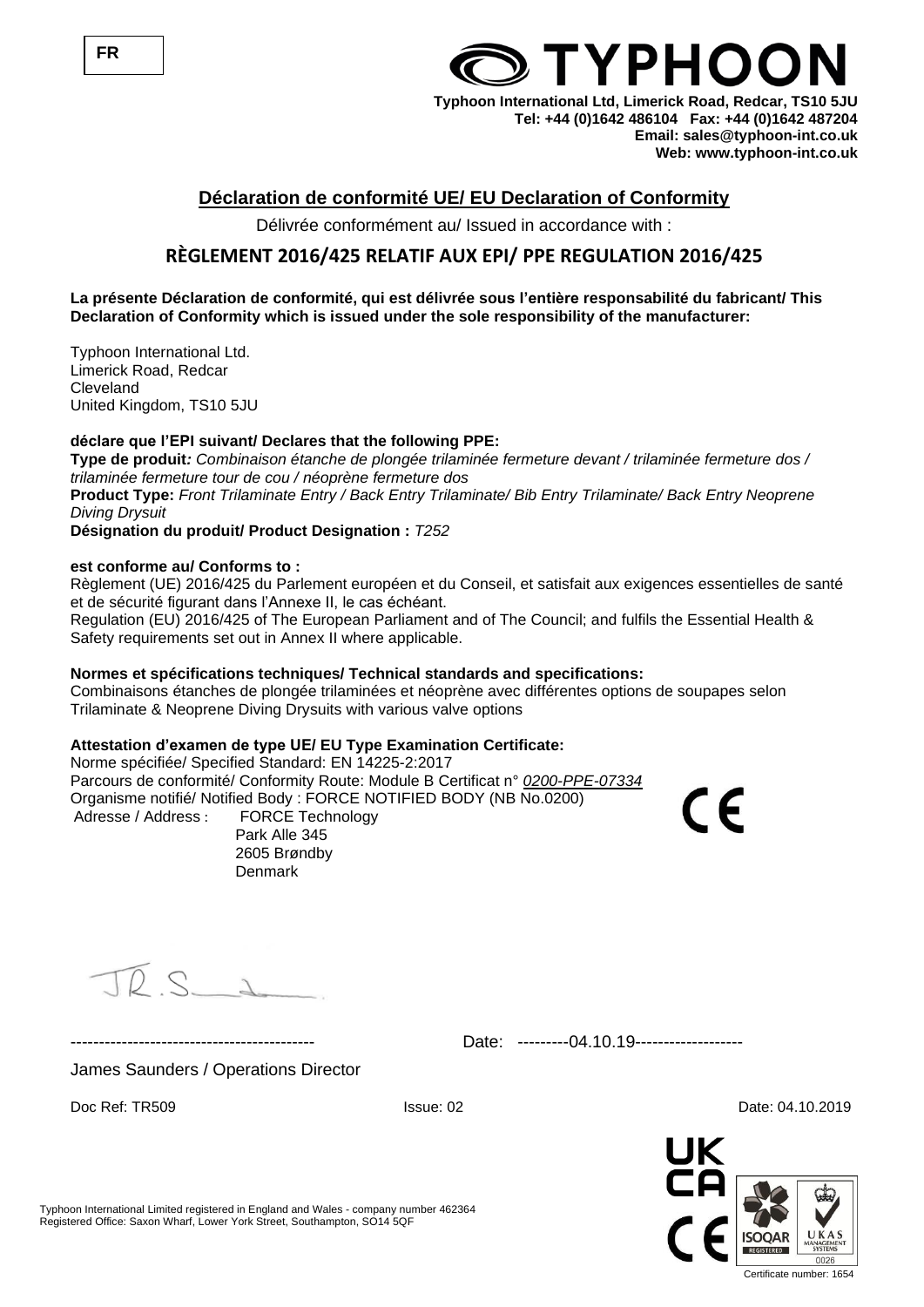

## **TYPHOC Typhoon International Ltd, Limerick Road, Redcar, TS10 5JU**

**Tel: +44 (0)1642 486104 Fax: +44 (0)1642 487204 Email: sales@typhoon-int.co.uk Web: www.typhoon-int.co.uk** 

## **Dichiarazione di conformità UE/ EU Declaration of Conformity**

Rilasciata in conformità a/ Issued in accordance with:

## **REGOLAMENTO DPI 2016/425/ PPE REGULATION 2016/425**

**La presente Dichiarazione di conformità che viene rilasciata sotto l'esclusiva responsabilità del costruttore**/ **This Declaration of Conformity which is issued under the sole responsibility of the manufacturer:**

Typhoon International Ltd. Limerick Road, Redcar Cleveland United Kingdom, TS10 5JU

## **Dichiara che il seguente DPI /Declares that the following PPE:**

**Tipo di prodotto:** *muta stagna per immersione in trilaminato ad ingresso anteriore / trilaminato ad ingresso posteriore / trilaminato ad ingresso in vita / neoprene ad ingresso posterior* **Product Type:** *Front Trilaminate Entry / Back Entry Trilaminate/ Bib Entry Trilaminate/ Back Entry Neoprene Diving Drysuit*

**Designazione prodotto/ Product Designation :** *T252*

## **È conforme a/ Conforms to:**

Regolamento (UE) 2016/425 del Parlamento Europeo e del Consiglio; e soddisfa i requisiti essenziali di sicurezza e di tutela della salute riportati nell'Allegato II, laddove applicabile. Regulation (EU) 2016/425 of The European Parliament and of The Council; and fulfils the Essential Health & Safety requirements set out in Annex II where applicable.

## **Norme e specifiche tecniche/ Technical standards and specifications:**

Mute stagne per immersione in trilaminato e neoprene dotate di varie valvole Trilaminate & Neoprene Diving Drysuits with various valve options

## **Certificato di esame UE del tipo/ EU Type Examination Certificate:**

Standard specificato/ Specified Standard: EN 14225-2:2017

Percorso di conformità/ Conformity Route: Modulo B Certificato n. *0200-PPE-07334*

Organismo notificato/ Notified Body: FORCE NOTIFIED BODY (NB No.0200

Indirizzo/ Address: FORCE Technology Park Alle 345 2605 Brøndby Denmark

 $\overline{\phantom{a}}$ 

 $DS_A$ 

James Saunders / Operations Director

------------------------------------------- Date: ---------04.10.19-------------------

Doc Ref: TR509 **ISSUE: 02** Date: 04.10.2019

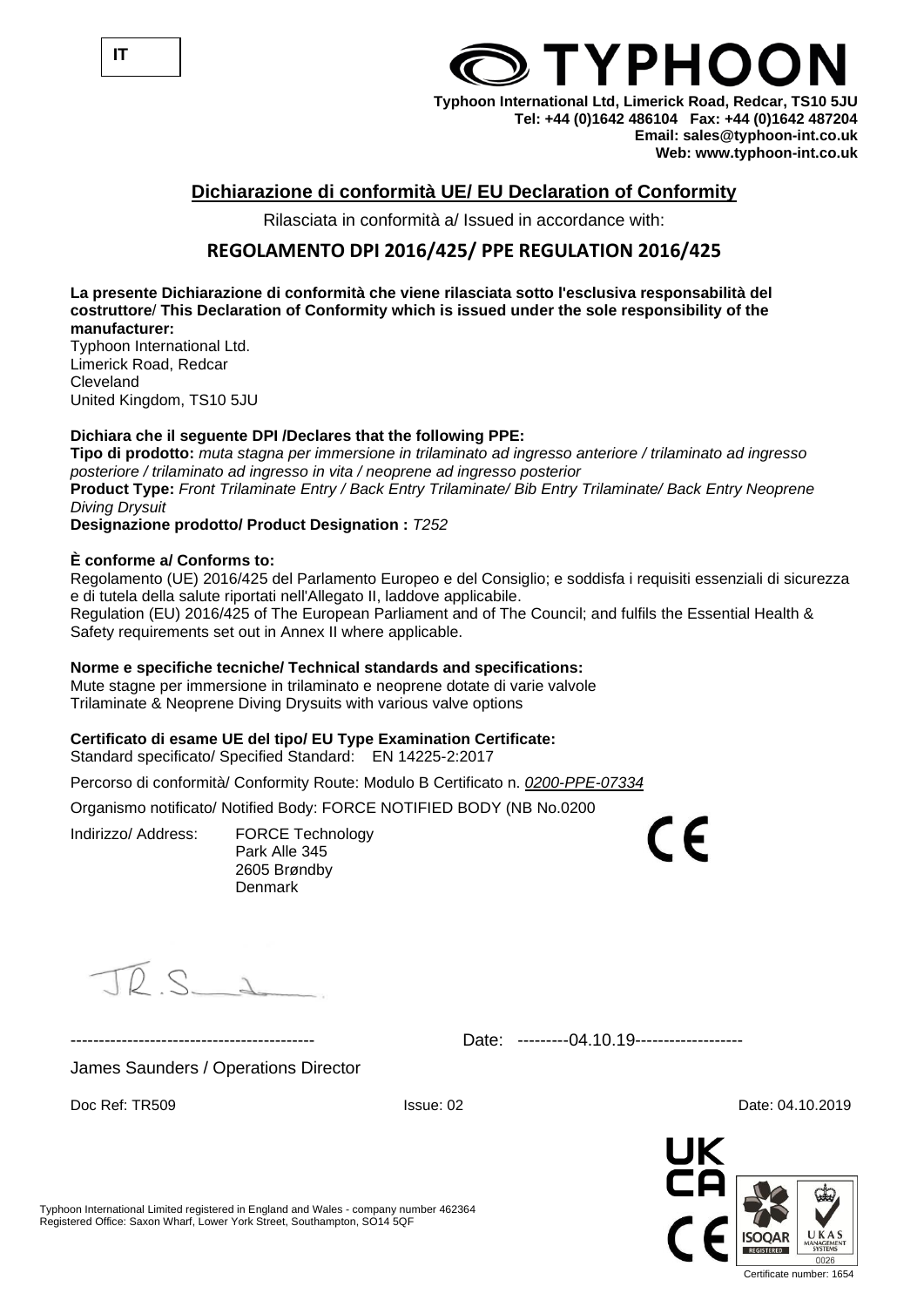

## **Declaración de conformidad UE/ EU Declaration of Conformity**

Emitida de acuerdo con/ Issued in accordance with:

## **REGLAMENTO DE EPI 2016/425/ PPE REGULATION 2016/425**

**La presente Declaración de conformidad se realiza bajo la responsabilidad exclusiva del fabricante**/ **This Declaration of Conformity which is issued under the sole responsibility of the manufacturer:** Typhoon International Ltd.

Limerick Road, Redcar Cleveland United Kingdom, TS10 5JU

## **Declara que el siguiente EPI/ Declares that the following PPE:**

**Tipo de producto:** *Traje seco de buceo trilaminado con entrada frontal / trilaminado con entrada trasera / trilaminado con entrada en el pecho / de neopreno con entrada trasera* **Product Type**: *Front Trilaminate Entry / Back Entry Trilaminate/ Bib Entry Trilaminate/ Back Entry Neoprene Diving Drysuit*

**Designación del producto/ Product Designation:** *T252*

#### **Es conforme a/ Conforms to:**

Reglamento (UE) 2016/425 del Parlamento Europeo y del Consejo, y cumple los requisitos de salud y seguridad esenciales que se recogen en el Anexo II cuando proceda.

Regulation (EU) 2016/425 of The European Parliament and of The Council; and fulfils the Essential Health & Safety requirements set out in Annex II where applicable.

#### **Especificaciones y estándares técnicos/ Technical standards and specifications:**

Trajes secos de buceo trilaminados y de neopreno con distintas opciones de válvula contra Trilaminate & Neoprene Diving Drysuits with various valve options

#### **Certificado de examen de tipo UE/ EU Type Examination Certificate:**

Norma especificada/ Specified Standard: EN 14225-2:2017

Ruta de conformidad/ Conformity Route:N.º de certificado del Módulo B *0200-PPE-07334*

Organismo notificado/ Notified Body: FORCE NOTIFIED BODY (NB No.0200

Dirección/ Address: FORCE Technology Park Alle 345 2605 Brøndby Denmark

 $\overline{D}$  S  $\Delta$ 

Date: ---------04.10.19-------------------

James Saunders / Operations Director

Doc Ref: TR509 **ISSUE: 02** Date: 04.10.19

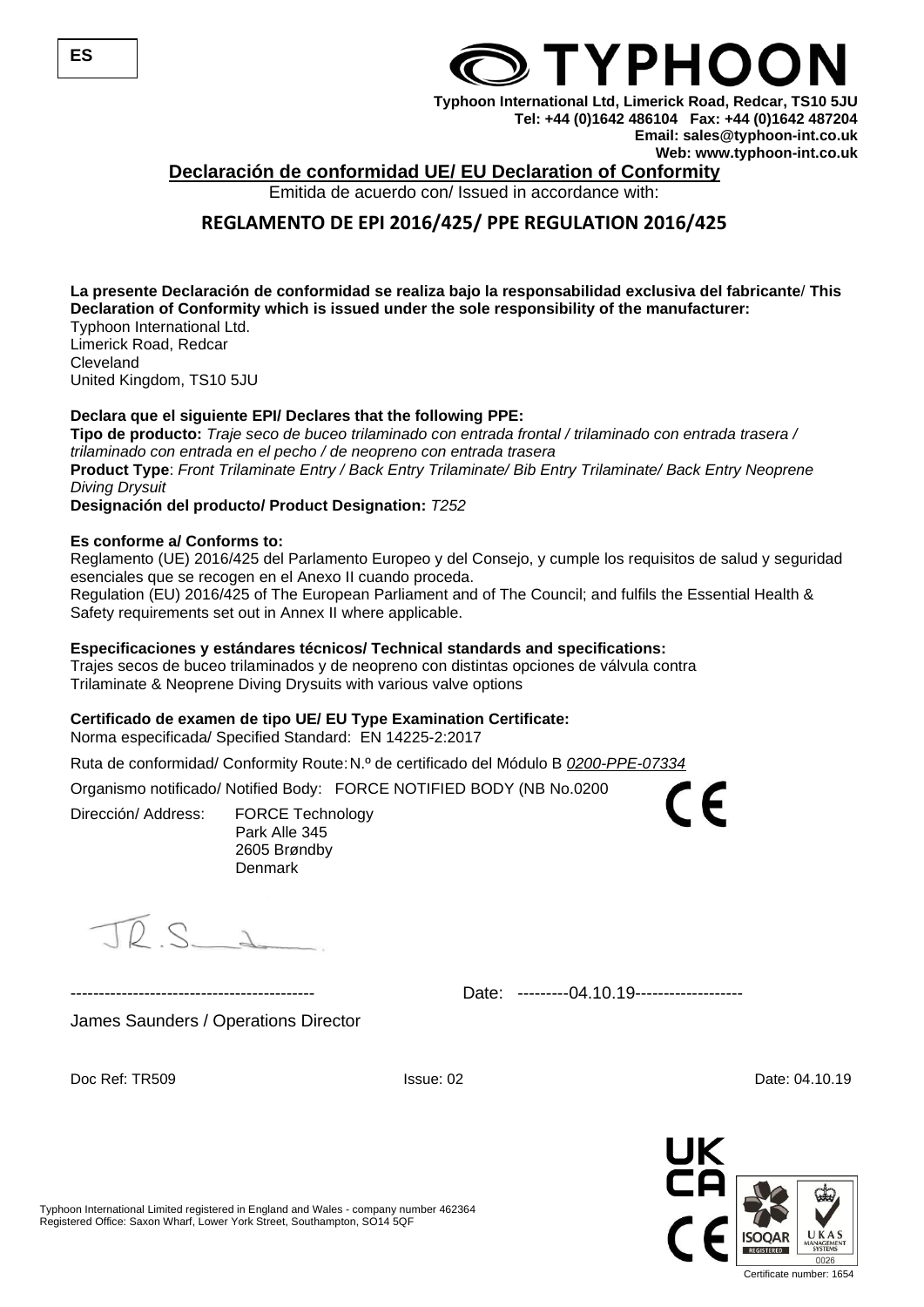## **EU-conformiteitsverklaring/ EU Declaration of Conformity**

Afgegeven overeenkomstig/ Issued in accordance with:

## **PBM-VERORDENING 2016/425/ PPE REGULATION 2016/425**

**Met deze conformiteitsverklaring die wordt verstrekt onder volledige verantwoordelijkheid van de fabrikant**/ **This Declaration of Conformity which is issued under the sole responsibility of the manufacturer:**

Typhoon International Ltd. Limerick Road, Redcar Cleveland United Kingdom, TS10 5JU

## **verklaart deze dat de volgende PBM/ Declares that the following PPE:**

**Producttype:** *Voorsluiting trilaminaat / achtersluiting trilaminaat/ bib-sluiting trilaminaat/ achtersluiting neopreen drysuit voor duikers* **Product Type:** *Front Trilaminate Entry / Back Entry Trilaminate/ Bib Entry Trilaminate/ Back Entry Neoprene*

*Diving Drysuit*

**Benaming van het product/ Product Designation:** *T252*

#### **in overeenstemming is met/ Conforms to:**

Verordening (EU) 2016/425 van het Europees Parlement en de Raad; en voldoet aan de in Bijlage II opgenomen essentiële eisen inzake veiligheid en gezondheid, al naargelang van toepassing. Regulation (EU) 2016/425 of The European Parliament and of The Council; and fulfils the Essential Health & Safety requirements set out in Annex II where applicable.

#### **Technische normen en specificaties/ Technical standards and specifications:**

Drysuits van trilaminaat en neopreen voor duikers met diverse ventielopties Trilaminate & Neoprene Diving Drysuits with various valve options

#### **Certificaat van EU-typeonderzoek/ EU Type Examination Certificate:**

Gespecificeerde norm/ Specified Standard: EN 14225-2:2017

Conformiteitsroute/ Conformity Route: Certificaatnr. Module B *0200-PPE-07334*

Aangemelde instantie/ Notified Body: FORCE NOTIFIED BODY (NB No.0200

Adres/ Address: FORCE Technology

Park Alle 345 2605 Brøndby **Denmark** 

 $D S_{\perp}$ 

Date: ---------04.10.19-------------------

James Saunders / Operations Director

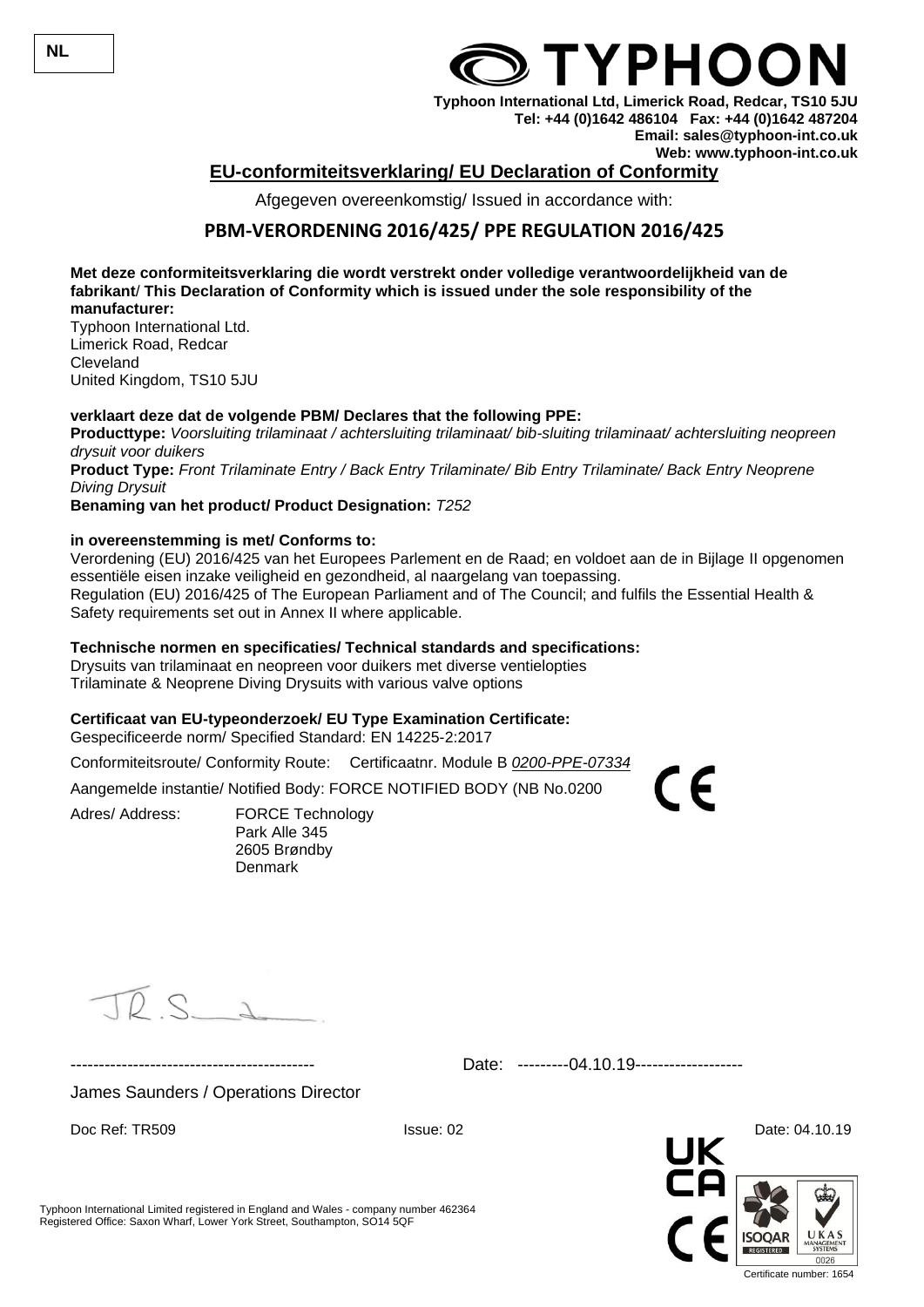

# **TYPHOC**

**Typhoon International Ltd, Limerick Road, Redcar, TS10 5JU Tel: +44 (0)1642 486104 Fax: +44 (0)1642 487204 Email: sales@typhoon-int.co.uk Web: www.typhoon-int.co.uk** 

## **EU overensstemmelseserklæring/ EU Declaration of Conformity**

Udstedt i overensstemmelse med/ Issued in accordance with:

## **PPE REGULATIV 2016/425/ PPE REGULATION 2016/425**

#### **Denne overensstemmelseserklæring, der er udstedt med producenten som eneansvarlig**/ **This Declaration of Conformity which is issued under the sole responsibility of the manufacturer:**

Typhoon International Ltd. Limerick Road, Redcar Cleveland United Kingdom, TS10 5JU

## **Erklærer at følgende PPE/ Declares that the following PPE:**

**Produkttype:** *Adgang i front tre-lags laminat / Adgang i bag tre-lags laminat / Adgang gennem halskrave tre-lags laminat / Adgang i bag neopren dykkertørdragt* **Product Type:** *Front Trilaminate Entry / Back Entry Trilaminate/ Bib Entry Trilaminate/ Back Entry Neoprene Diving Drysuit*

**Produktbetegnelse/ Product Designation:** *T252*

## **Er i overensstemmelse med/ Conforms to:**

Europa-Parlamentets og Rådets forordning (EU) 2016/425 og opfylder de væsentlige sundheds- og sikkerhedskrav, der er anført i appendiks II, hvor det er relevant. Regulation (EU) 2016/425 of The European Parliament and of The Council; and fulfils the Essential Health & Safety requirements set out in Annex II where applicable.

## **Tekniske standarder og specifikationer/ Technical standards and specifications:**

Tre-lags laminat & neopren dykkertørdragter med forskellige ventilmuligheder mod Trilaminate & Neoprene Diving Drysuits with various valve options

## **EU-type undersøgelsescertifikat/ EU Type Examination Certificate:**

Specificeret standard/ Specified Standard: EN 14225-2:2017

Overensstemmelsesrute/ Conformity Route: Modul B certifikat nr. *0200-PPE-07334*

Bemyndigende organ/ Notified Body: FORCE NOTIFIED BODY (NB No.0200)

Adresse/ Address: FORCE Technology Park Alle 345 2605 Brøndby Denmark

 $DS_{\Delta}$ 

------------------------------------------- Date: ---------04.10.19-------------------

James Saunders / Operations Director

Doc Ref: TR509 **ISSUE: 02** Date: 04.10.19

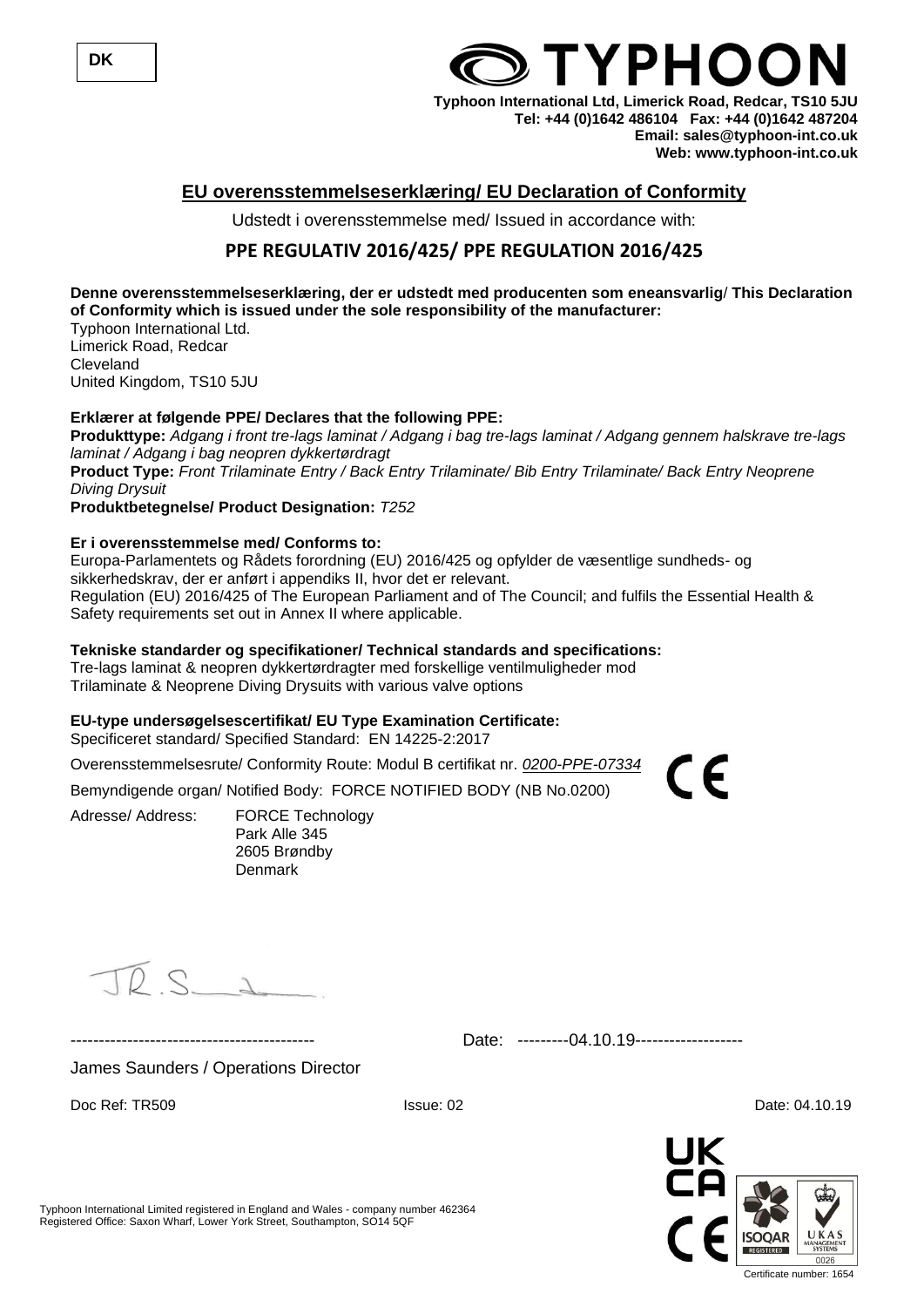

## **EU izjava o sukladnosti/ EU Declaration of Conformity**

Izdana u skladu s/ Issued in accordance with:

## **PPE regulativom 2016/425/ PPE REGULATION 2016/425**

**Ova izjava o sukladnosti izdaje se u okviru isključive odgovornosti proizvođača**/ **This Declaration of Conformity which is issued under the sole responsibility of the manufacturer:**

Typhoon International Ltd. Limerick Road, Redcar **Cleveland** United Kingdom TS10 5JU

#### **Potvrda kako je sljedeća osobna zaštitna oprema/ Declares that the following PPE:**

**Vrsta proizvoda:** *Ronilačko odijelo od trilaminata za ulaz sprijeda / trilaminata za ulaz straga / trilaminata za ulaz preko glave / neoprena za ulaz straga*

**Product Type:** *Front Trilaminate Entry / Back Entry Trilaminate/ Bib Entry Trilaminate/ Back Entry Neoprene Diving Drysuit*

#### **Oznaka proizvoda/ Product Designation:** *T252*

#### **U skladu sa standardom/ Conforms to:**

Propis (EU) 2016/425 Europskog parlamenta i vijeća; ispunjava nužne zdravstvene i sigurnosne zahtjeve istaknute u Dodatku II.

Regulation (EU) 2016/425 of The European Parliament and of The Council; and fulfils the Essential Health & Safety requirements set out in Annex II where applicable.

#### **Tehnički standardi i tehnički podaci/ Technical standards and specifications:**

Ronilačka odijela od trilaminata i neoprena s raznim ventilima Trilaminate & Neoprene Diving Drysuits with various valve options

## **EU certifikat o ispitivanju tipa/ EU Type Examination Certificate:**

Navedeni standard/ Specified Standard: EN 14225-2:2017

Sukladnost/ Conformity Route: Modul B, certifikat br. *0200-PPE-07334*

Prijavljeno tijelo/ Notified Body: FORCE NOTIFIED BODY (NB No.0200)

Adresa/ Address: FORCE Technology Park Alle 345 2605 Brøndby Denmark

 $DQ_A$ 

Date: ---------04.10.19-------------------

 $\epsilon$ 

James Saunders / Operations Director



**HR**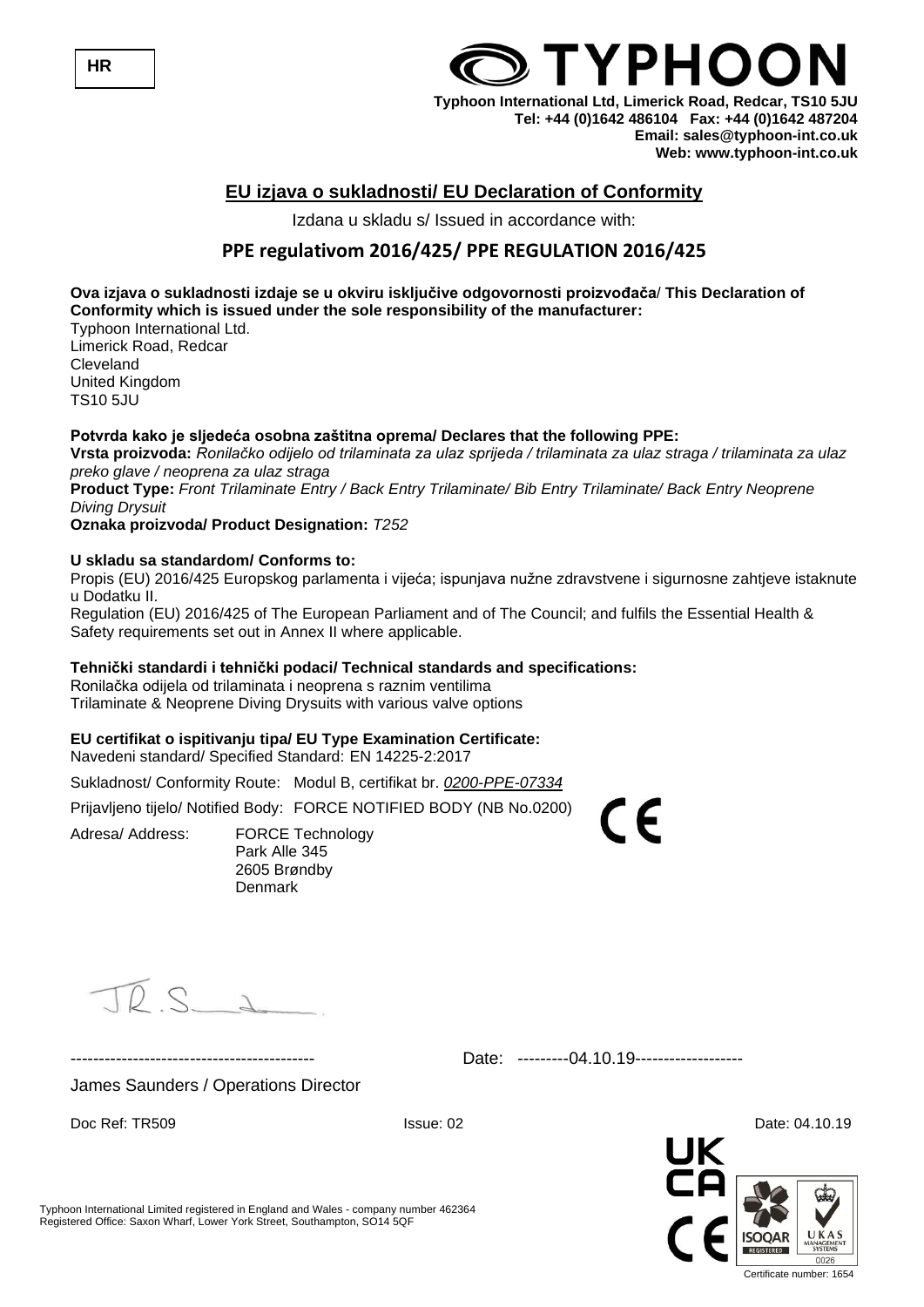

## **Δήλωση συμμόρφωσης της ΕΕ/ EU Declaration of Conformity**

Εκδίδεται σύμφωνα με τον/ Issued in accordance with:

## **ΚΑΝΟΝΙΣΜΟ ΜΕΣΩΝ ΑΤΟΜΙΚΗΣ ΠΡΟΣΤΑΣΙΑΣ 2016/425 / PPE REGULATION 2016/425**

## **Η παρούσα δήλωση συμμόρφωσης που εκδίδεται υπό την αποκλειστική ευθύνη του κατασκευαστή**/ **This Declaration of Conformity which is issued under the sole responsibility of the manufacturer:**

Typhoon International Ltd. Limerick Road, Redcar Cleveland United Kingdom, TS10 5JU

## **Δηλώνει ότι τα ακόλουθα ΜΕΣΑ ΑΤΟΜΙΚΗΣ ΠΡΟΣΤΑΣΙΑΣ/ Declares that the following PPE:**

**Τύπος προϊόντος:** *Καταδυτική στολή μπροστινής εισόδου τριπλής στοιβάδας/ οπίσθιας εισόδου τριπλής στοιβάδας/ οριζόντιας εισόδου τριπλής στοιβάδας/ οπίσθιας εισόδου νεοπρενίου* **Product Type:** *Front Trilaminate Entry / Back Entry Trilaminate/ Bib Entry Trilaminate/ Back Entry Neoprene Diving Drysuit*

**Ονομασία προϊόντος/ Product Designation:** *T252*

## **Συμμορφώνεται με τον/ Conforms to:**

Κανονισμό (ΕΕ) 2016/425 του Ευρωπαϊκού Κοινοβουλίου και του Συμβουλίου, και πληροί τις βασικές απαιτήσεις για την υγεία και την ασφάλεια που ορίζονται στο Παράρτημα ΙΙ, κατά περίπτωση. Regulation (EU) 2016/425 of The European Parliament and of The Council; and fulfils the Essential Health & Safety requirements set out in Annex II where applicable.

## **Τεχνικά πρότυπα και προδιαγραφές/ Technical standards and specifications:**

Καταδυτικές στολές τριπλής στοιβάδας και νεοπρενίου με διάφορες επιλογές βαλβίδων Trilaminate & Neoprene Diving Drysuits with various valve options

## **Πιστοποιητικό εξέτασης τύπου ΕΕ/ EU Type Examination Certificate:**

Καθορισμένο πρότυπο/ Specified Standard: EN 14225-2:2017

Οδός συμμόρφωσης/ Conformity Route: Ενότητα Β Αριθ. πιστοποιητικού *0200-PPE-07334*

Κοινοποιημένος οργανισμός/ Notified Body: FORCE NOTIFIED BODY (NB No.0200)

Διεύθυνση/ Address: FORCE Technology Park Alle 345 2605 Brøndby Denmark

 $D S$ 

------------------------------------------- Date: ---------04.10.19-------------------

James Saunders / Operations Director

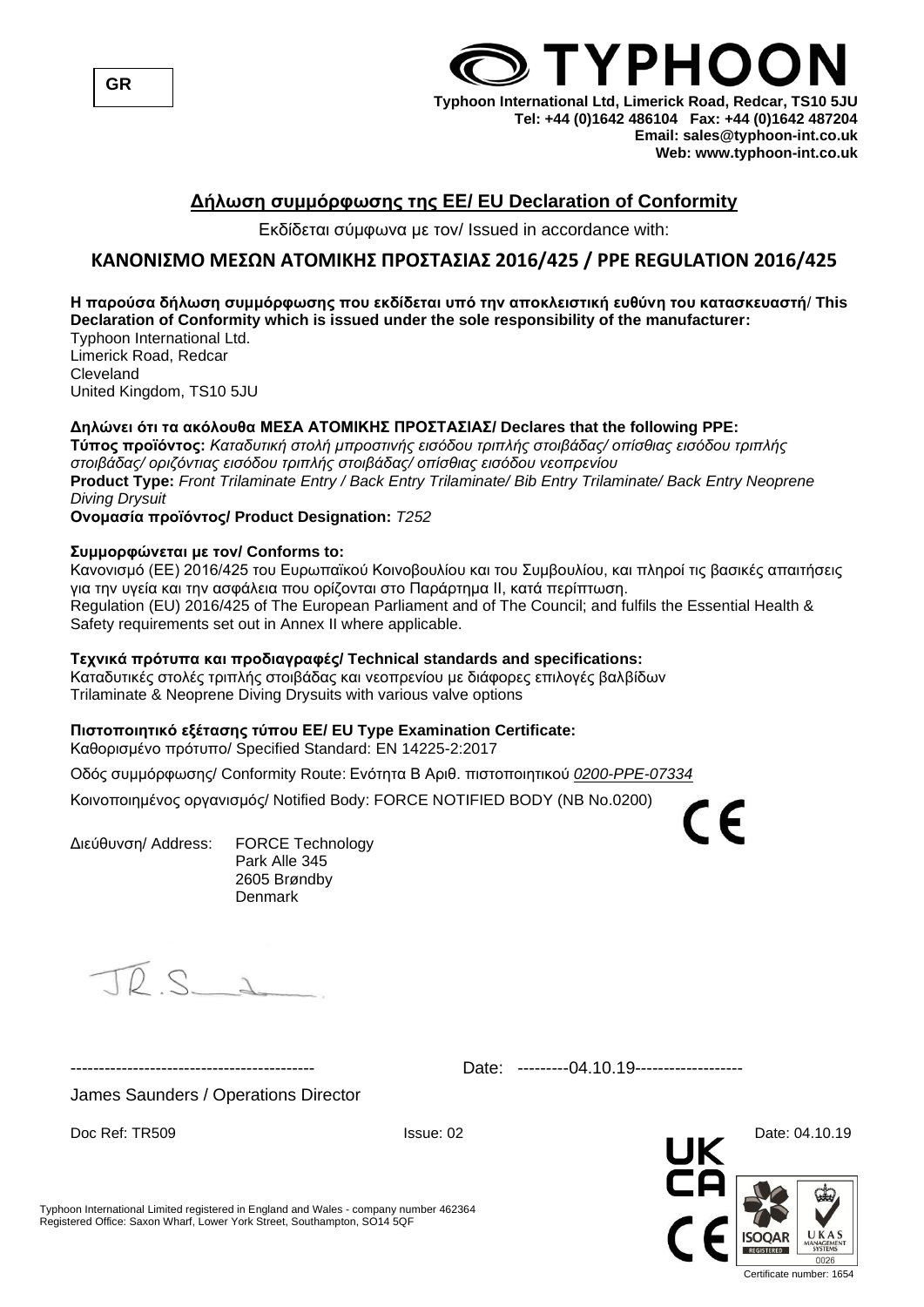

## **Prohlášení EU o shodě/ EU Declaration of Conformity**

Vydáno v souladu s/ Issued in accordance with:

## **NAŘÍZENÍ 2016/425 o osobních ochranných prostředcích / PPE REGULATION 2016/425**

## **Prohlášení o shodě, které se vydává na výhradní odpovědnost výrobce**/ **This Declaration of Conformity which is issued under the sole responsibility of the manufacturer:**

Typhoon International Ltd. Limerick Road, Redcar Cleveland United Kingdom, TS10 5JU

## **Vyhlašuje, že následující osobní ochranné prostředky/ Declares that the following PPE:**

**Typ přípravku:** *Neoprenový potápěcí suchý oblek s předním trilaminátovým vstupem / zadním trilaminátovým/bib vstupem trilaminátovým/zadním vstupem*

**Product Type:** *Front Trilaminate Entry / Back Entry Trilaminate/ Bib Entry Trilaminate/ Back Entry Neoprene Diving Drysuit*

**Označení výrobku/ Product Designation:** *T252*

#### **Je ve shodě/ Conforms to:**

Nařízení Evropského parlamentu a Rady (EU) 2016/425 a splňuje zásadní požadavky o ochraně zdraví a bezpečnosti stanovené v Dodatku II, je-li to vhodné.

Regulation (EU) 2016/425 of The European Parliament and of The Council; and fulfils the Essential Health & Safety requirements set out in Annex II where applicable.

## **Technické normy a technické údaje/ Technical standards and specifications:**

Trilaminátové a neoprénové potápěčské suché oděvy s různými variantami ventilů proti Trilaminate & Neoprene Diving Drysuits with various valve options

## **Certifikát přezkoušení typu EU/ EU Type Examination Certificate:**

Specifikovaná norma/ Specified Standard: EN 14225-2:2017

Trasa shody/ Conformity Route: Č. certifikátu modulu B *0200-PPE-07334*

Notifikovaná osoba/ Notified Body: FORCE NOTIFIED BODY (NB No.0200)

Adresa Address: FORCE Technology Park Alle 345 2605 Brøndby Denmark

 $\overline{D}$  s  $\overline{D}$ 

------------------------------------------- Date: ---------04.10.19-------------------

James Saunders / Operations Director

Doc Ref: TR509 **ISSUE: 02** Date: 04.10.19



C F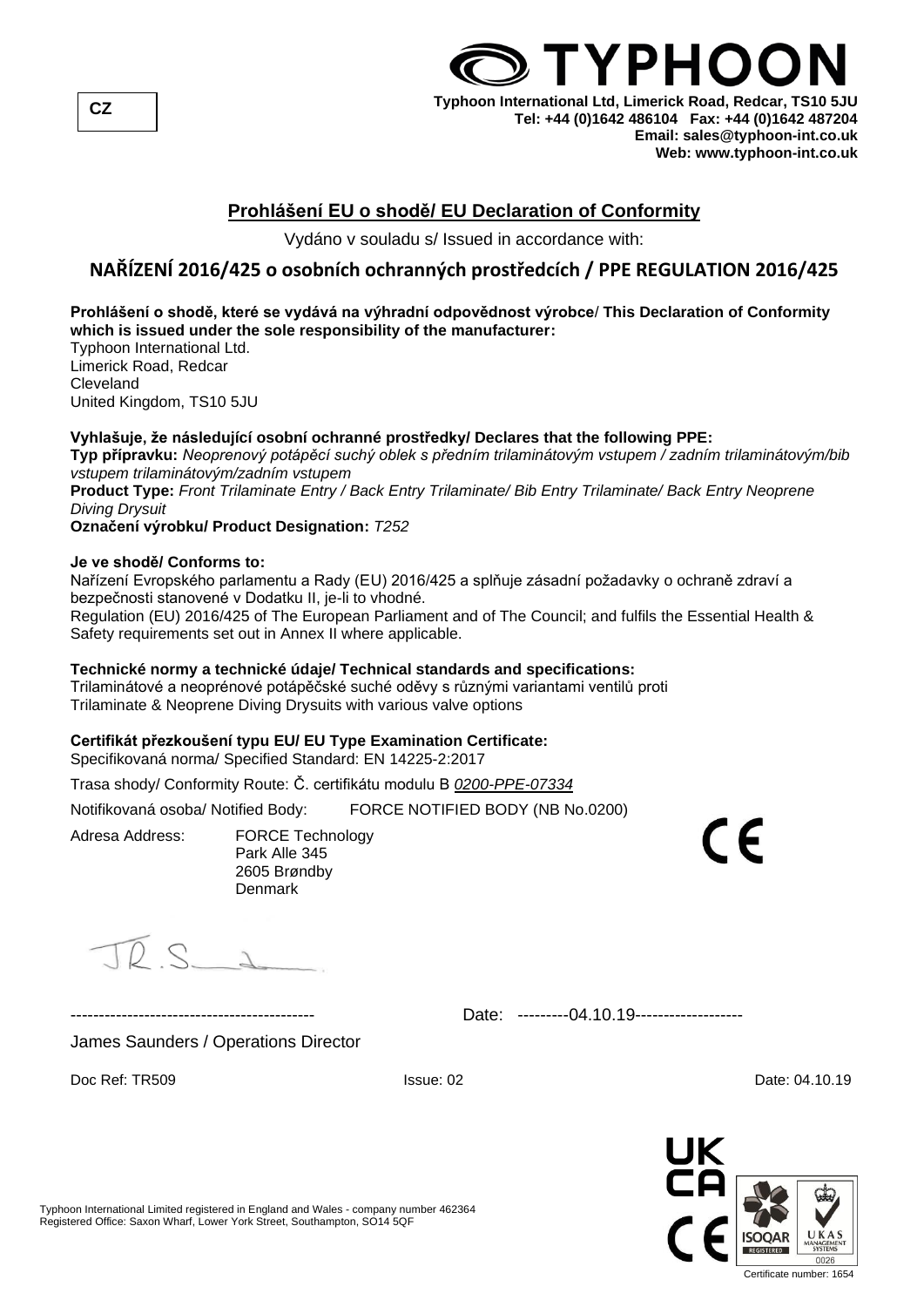

## **EU-vaatimustenmukaisuusvakuutus/ EU Declaration of Conformity**

Myönnetty seuraavan asetuksen mukaisesti/ Issued in accordance with:

## **HENKILÖNSUOJAUSTA KOSKEVA ASETUS 2016/425 / PPE REGULATION 2016/425**

#### **Tämä vaatimustenmukaisuusilmoitus on myönnetty valmistajan (tai asentajan) yksinomaisella vastuulla**/ **This Declaration of Conformity which is issued under the sole responsibility of the manufacturer:** Typhoon International Ltd.

Limerick Road, Redcar Cleveland United Kingdom, TS10 5JU

#### **Tässä vaatimustenmukaisuusvakuutuksessa, joka on annettu valmistajan yksinomaisella vastuulla, ilmoitetaan, että seuraava henkilönsuojain/ Declares that the following PPE:**

**Tuotetyyppi:** *Etukautta puettava kolmikerroskankainen kuivapuku / Takakautta puettava kolmikerroskankainen kuivapuku / Alakautta puettava kolmikerroskankainen kuivapuku / Takakautta puettava polykloropreenikuivapuku sukeltamiseen*

**Product Type:** *Front Trilaminate Entry / Back Entry Trilaminate/ Bib Entry Trilaminate/ Back Entry Neoprene Diving Drysuit*

#### **Tuotenimike/ Product Designation:** *T252*

#### **Noudattaa/ Conforms to:**

Euroopan parlamentin ja Eurooppa-neuvoston asetusta (EU) 2016/425 ja täyttää soveltuvin osin olennaiset terveys- ja turvallisuusvaatimukset, jotka on kerrottu liitteessä II.

Regulation (EU) 2016/425 of The European Parliament and of The Council; and fulfils the Essential Health & Safety requirements set out in Annex II where applicable.

#### **Tekniset standardit ja määritykset/ Technical standards and specifications:**

Kolmikerroskankaiset ja polykloropreenikuivapuvut sukeltamiseen erilaisilla venttiilivaihtoehdoilla Trilaminate & Neoprene Diving Drysuits with various valve options

## **EU-tyyppitarkastustodistus/ EU Type Examination Certificate:**

Määritetty standardi/ Specified Standard: EN14225-2:2017

Reitti vaatimustenmukaisuuden saavuttamiseen/ Conformity Route: Moduuli B, todistus nro *0200-PPE-07334*

Ilmoitettu laitos/ Notified Body: FORCE NOTIFIED BODY (NB No.0200)

Osoite/ Address: FORCE Technology Park Alle 345 2605 Brøndby **Denmark** 

 $D \subset$ 

Date: ---------04.10.19-------------------

James Saunders / Operations Director

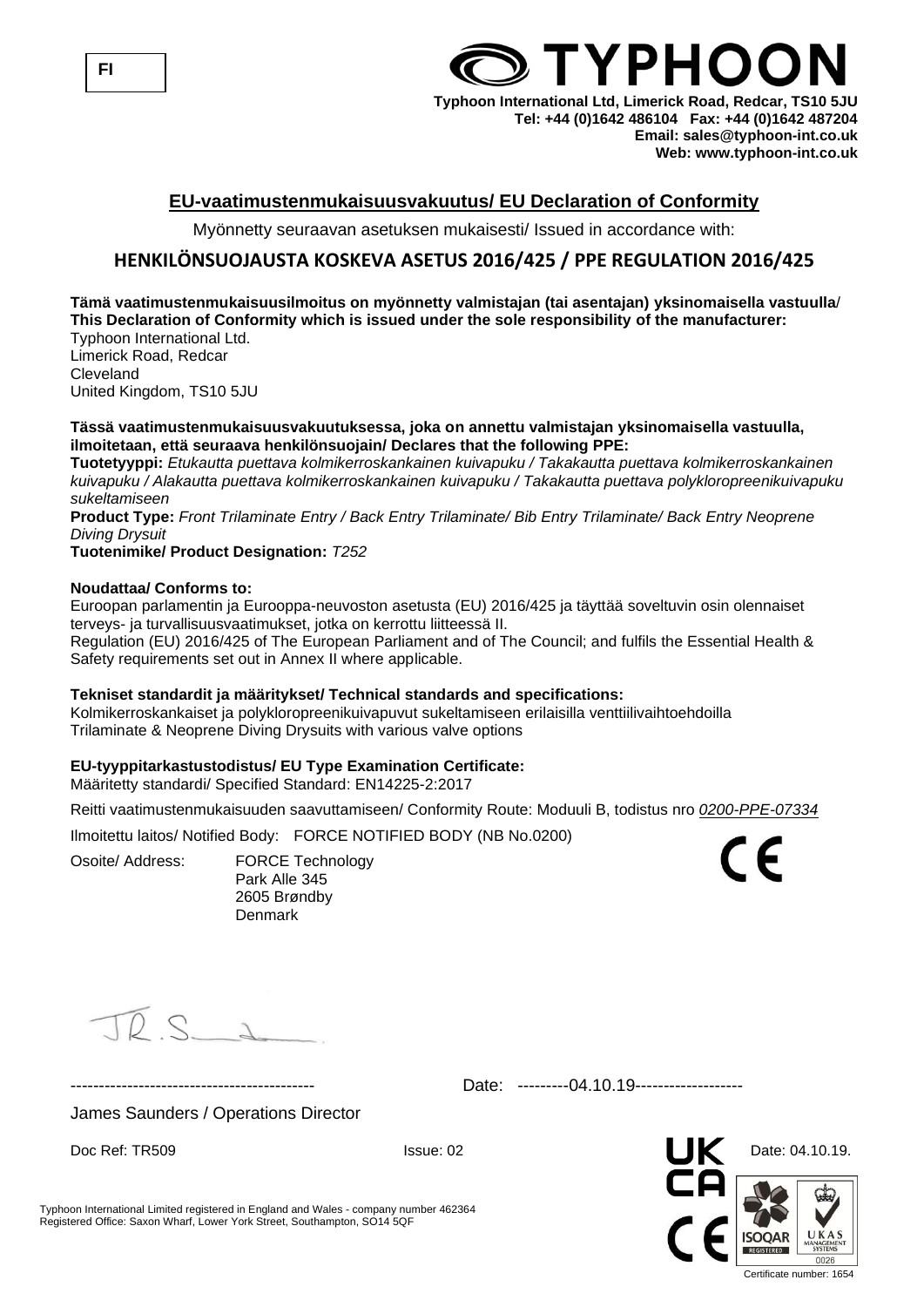

## **EU-megfelelőségi nyilatkozat/ EU Declaration of Conformity**

Kiadva az alábbiaknak megfelelően/ Issued in accordance with:

## **2016/425 egyéni védőeszközökre vonatkozó rendelet / PPE REGULATION 2016/425**

## **Ezt az EU-megfelelőségi nyilatkozatot a gyártó kizárólag saját felelősségére állítja ki:** / **This Declaration of Conformity which is issued under the sole responsibility of the manufacturer:**

Typhoon International Ltd. Limerick Road, Redcar Cleveland United Kingdom, TS10 5JU

## **Kijelenti, hogy az alábbi személyi védőeszköz / Declares that the following PPE:**

**Termék típusa:** *Elülső háromrétegű felvételi nyílással / Hátsó háromrétegű felvételi nyílással / Kötényen keresztüli háromrétegű felvételi nyílással / Hátsó felvételi nyílással ellátott neoprén, búvárok számára készült szárazruha* **Product Type:** *Front Trilaminate Entry / Back Entry Trilaminate/ Bib Entry Trilaminate/ Back Entry Neoprene Diving Drysuit*

**Termék megjelölése/ Product Designation:** *T252*

## **Megfelel a következőknek/ Conforms to:**

Az Európai Parlament és a Tanács 2016/425 (EU) sz. rendelete; valamint teljesíti a II. mellékletben foglalt, rá vonatkozó alapvető egészségvédelmi és biztonsági követelményeket. Regulation (EU) 2016/425 of The European Parliament and of The Council; and fulfils the Essential Health & Safety requirements set out in Annex II where applicable.

## **Műszaki szabványok és előírások/ Technical standards and specifications:**

Háromrétegű, neoprén, búvárok számára készült szárazruhák többféle választható szeleppel Trilaminate & Neoprene Diving Drysuits with various valve options

## **EU-típusvizsgálati tanúsítvány/ EU Type Examination Certificate:**

Meghatározott szabvány/ Specified Standard: EN14225-2:2017

Megfelelőségvizsgálati folyamat/ / Conformity Route: B modul, Tanúsítvány száma *0200-PPE-07334*

Bejelentett szervezet/ Notified Body: FORCE NOTIFIED BODY (NB No.0200)

Cím/ Address: FORCE Technology Park Alle 345 2605 Brøndby Denmark

 $D$   $\subset$   $\sim$ 

Date: ---------01.10.19--------------------

James Saunders / Operations Director

Doc Ref: TR509 **ISSUE: 02** Date: 01.10.19

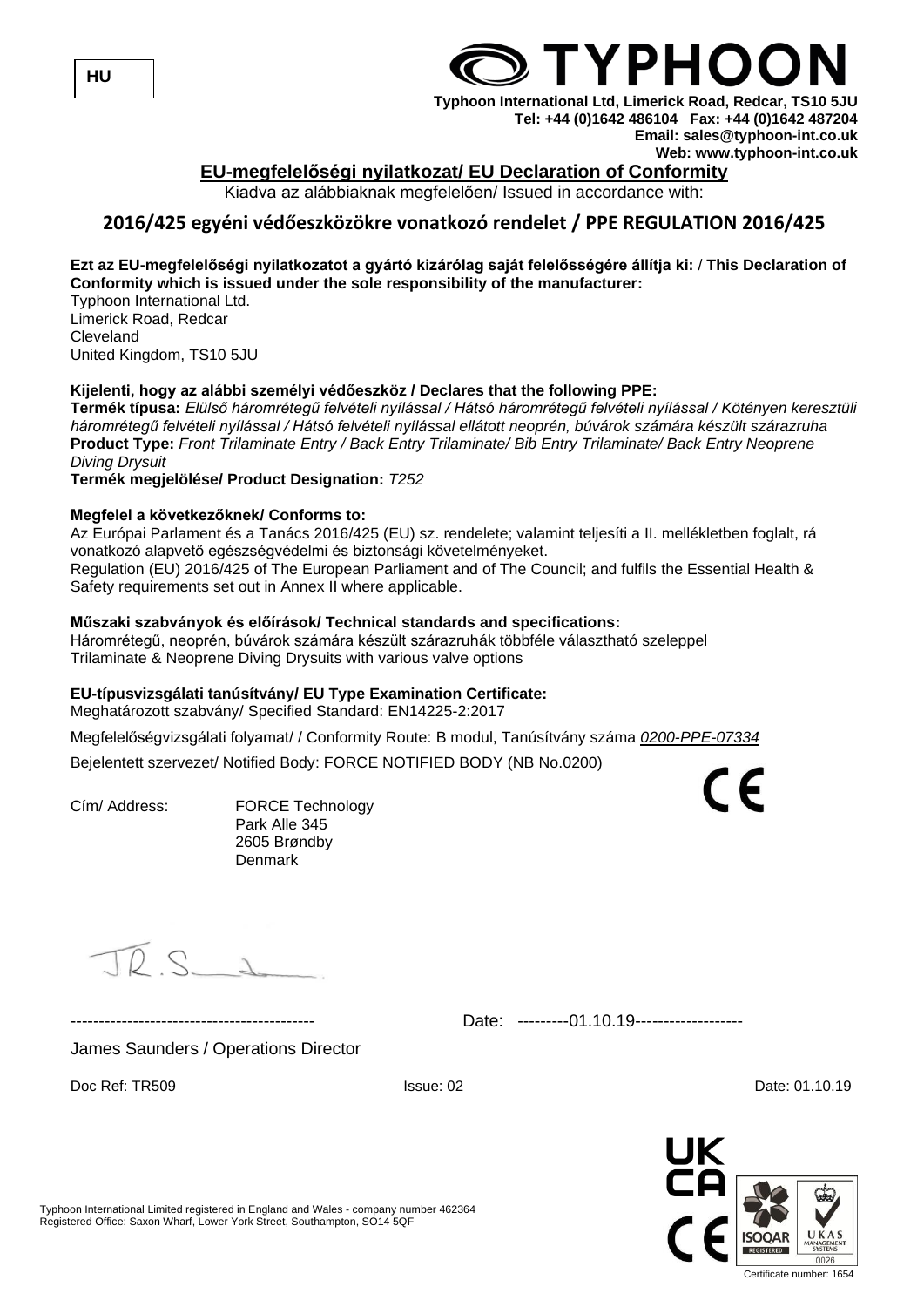**LV**

## **TYPHOC Typhoon International Ltd, Limerick Road, Redcar, TS10 5JU Tel: +44 (0)1642 486104 Fax: +44 (0)1642 487204 Email: sales@typhoon-int.co.uk**

#### **Web: www.typhoon-int.co.uk ES atbilstības deklarācija/ EU Declaration of Conformity**

Izdota saskaņā ar/ Issued in accordance with:

## **IAL REGULA 2016/425/ PPE REGULATION 2016/425**

## **Šajā atbilstības deklarācijā, par kuras izdošanu ir atbildīgs tikai ražotājs**/ **This Declaration of Conformity which is issued under the sole responsibility of the manufacturer:**

Typhoon International Ltd. Limerick Road, Redcar **Cleveland** United Kingdom, TS10 5JU

## **norādīts, ka šie IAL (individuālie aizsardzības līdzekļi) / Declares that the following PPE:**

*Niršanas hidrotērpa priekšējais trilamināta atvērums/ aizmugures trilamināta atvērums/krūšu daļas trilamināta atvērums/ neoprēna aizmugures atvērums*

**Product Type:** *Front Trilaminate Entry / Back Entry Trilaminate/ Bib Entry Trilaminate/ Back Entry Neoprene Diving Drysuit*

**Produkta apzīmējums/ Product Designation:** *T252*

## **atbilst šādiem dokumentiem un regulām/ Conforms to:**

Eiropas Parlamenta un Padomes Regulai (ES) 2016/425; un atbilst II pielikumā izklāstītajām veselības un drošības pamatprasībām, ja attiecas.

Regulation (EU) 2016/425 of The European Parliament and of The Council; and fulfils the Essential Health & Safety requirements set out in Annex II where applicable.

## **Tehniskie standarti un specifikācijas/ Technical standards and specifications:**

Trilamināta un neoprēna sausie niršanas hidrotērpi ar dažādām vārstu opcijām saskaņā ar Trilaminate & Neoprene Diving Drysuits with various valve options

## **ES tipa pārbaudes sertifikāts/ EU Type Examination Certificate:**

Norādītais standarts/ Specified Standard: EN14225-2:2017 Atbilstības izsekošana/ Conformity Route: Moduļa B sertifikāta Nr. *0200-PPE-07334* Pilnvarotā iestāde/ Notified Body: FORCE NOTIFIED BODY (NB No.0200)

Adrese/ Address: FORCE Technology

Park Alle 345 2605 Brøndby Denmark

 $DS_A$ 

------------------------------------------- Date: ---------01.10.19-------------------

James Saunders / Operations Director

Doc Ref: TR509 **ISSUE: 02** Date: 01.10.19



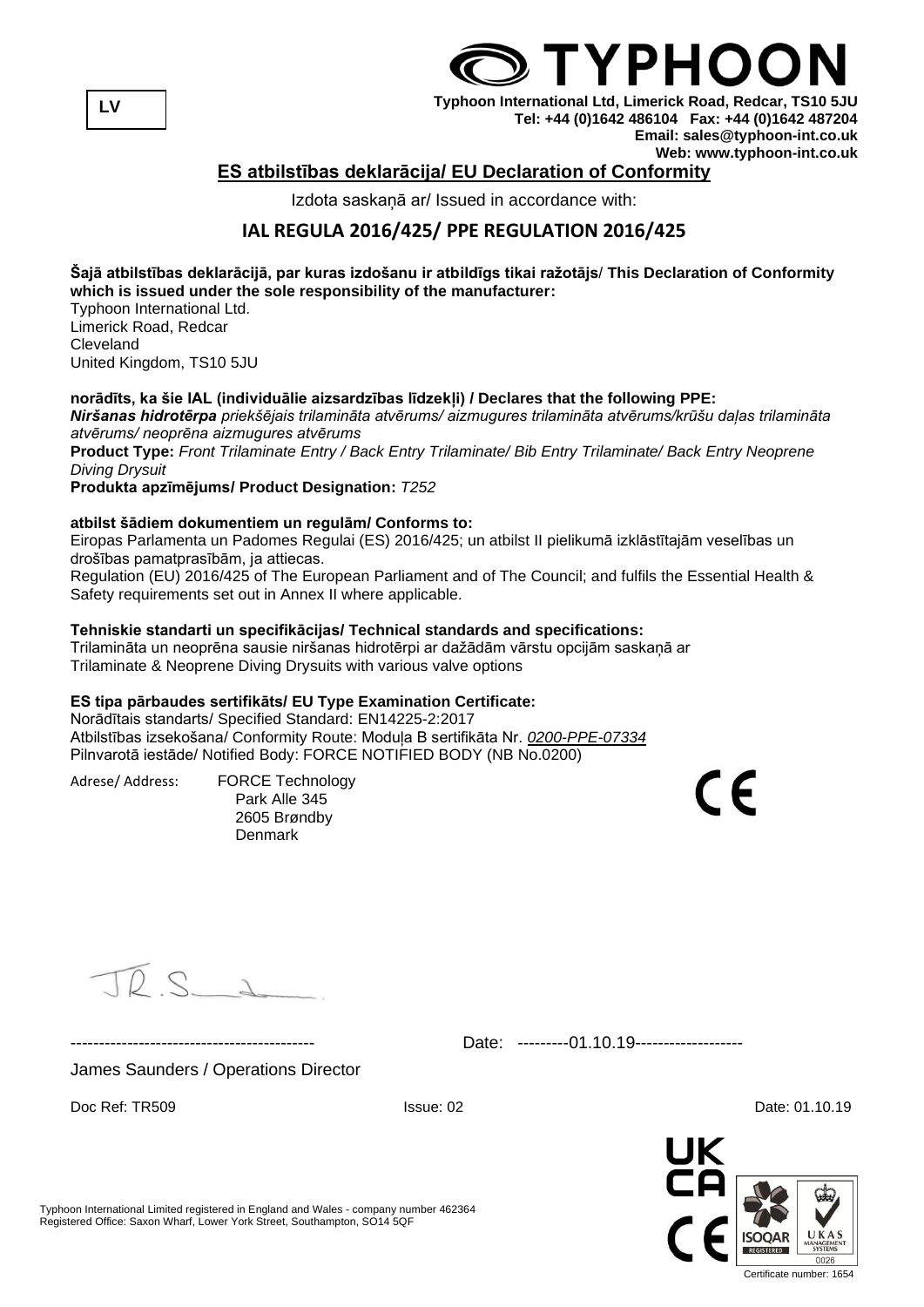

Doc Ref: TR509 **ISSUE: 02** Date: 01.10.19

Typhoon International Limited registered in England and Wales - company number 462364 Registered Office: Saxon Wharf, Lower York Street, Southampton, SO14 5QF

## Maħruġ konformi ma'/ Issued in accordance with:

## **REGOLAMENT PPE 2016/425 / PPE REGULATION 2016/425**

#### **Din id-Dikjarazzjoni ta' Konformità li toħroġ taħt ir-responsabbiltà unika tal-manifattur**/ **This Declaration of Conformity which is issued under the sole responsibility of the manufacturer:**

Typhoon International Ltd. Limerick Road, Redcar **Cleveland** United Kingdom, TS10 5JU

## **Tiddikjara li l-PPE li ġejjin/ Declares that the following PPE:**

**Tip ta' Prodott**: *Daħla Trilaminat ta' Quddiem/Dħul Trilaminat minn Wara/Dħul Trilaminat tal-Bibb/Dħul minn Wara Neoprene Drysuit għal Iddjavjar* **Product Type:** *Front Trilaminate Entry / Back Entry Trilaminate/ Bib Entry Trilaminate/ Back Entry Neoprene Diving Drysuit* **Isem tal-Prodott/ Product Designation:** *T252*

## **Konformi ma' / Conforms to:**

Regolament (UE) 2016/425 tal-Parliament Ewropew u tal-Kunsill u jissodisfa r-rekwiżiti tas-Saħħa u Sikurtà Essenzjali li jinsabu fl'Anness II fejn applikabbli. Regulation (EU) 2016/425 of The European Parliament and of The Council; and fulfils the Essential Health & Safety requirements set out in Annex II where applicable.

## **Standards tekniċi u speċifikazzjonijiet/ Technical standards and specifications:**

Drysuits għall-Iddjavjar Trilaminat & Neoprene b'għażliet ta' valvi varji kontra

Trilaminate & Neoprene Diving Drysuits with various valve options

## **Ċertifikat tal-Eżami tat-Tip tal-UE/ EU Type Examination Certificate:**

Standard Speċifikat/ Specified Standard: EN14225-2:2017

Rotta ta' Konformità / Conformity Route: Numru ta' Ċertifikat ta' Modulu B *0200-PPE-07334*

Entità Notifikata/ Notified Body: FORCE NOTIFIED BODY (NB No.0200)

Indirizz/ Address: FORCE Technology Park Alle 345 2605 Brøndby Denmark

 $D S$ 

------------------------------------------- Date: ---------01.10.19-------------------

0026 Certificate number: 1654



**TYPHOO** 

**Typhoon International Ltd, Limerick Road, Redcar, TS10 5JU Tel: +44 (0)1642 486104 Fax: +44 (0)1642 487204 Email: sales@typhoon-int.co.uk Web: www.typhoon-int.co.uk DIKJARAZZJONI TA' KONFORMITÀ TAL-UE / EU Declaration of Conformity**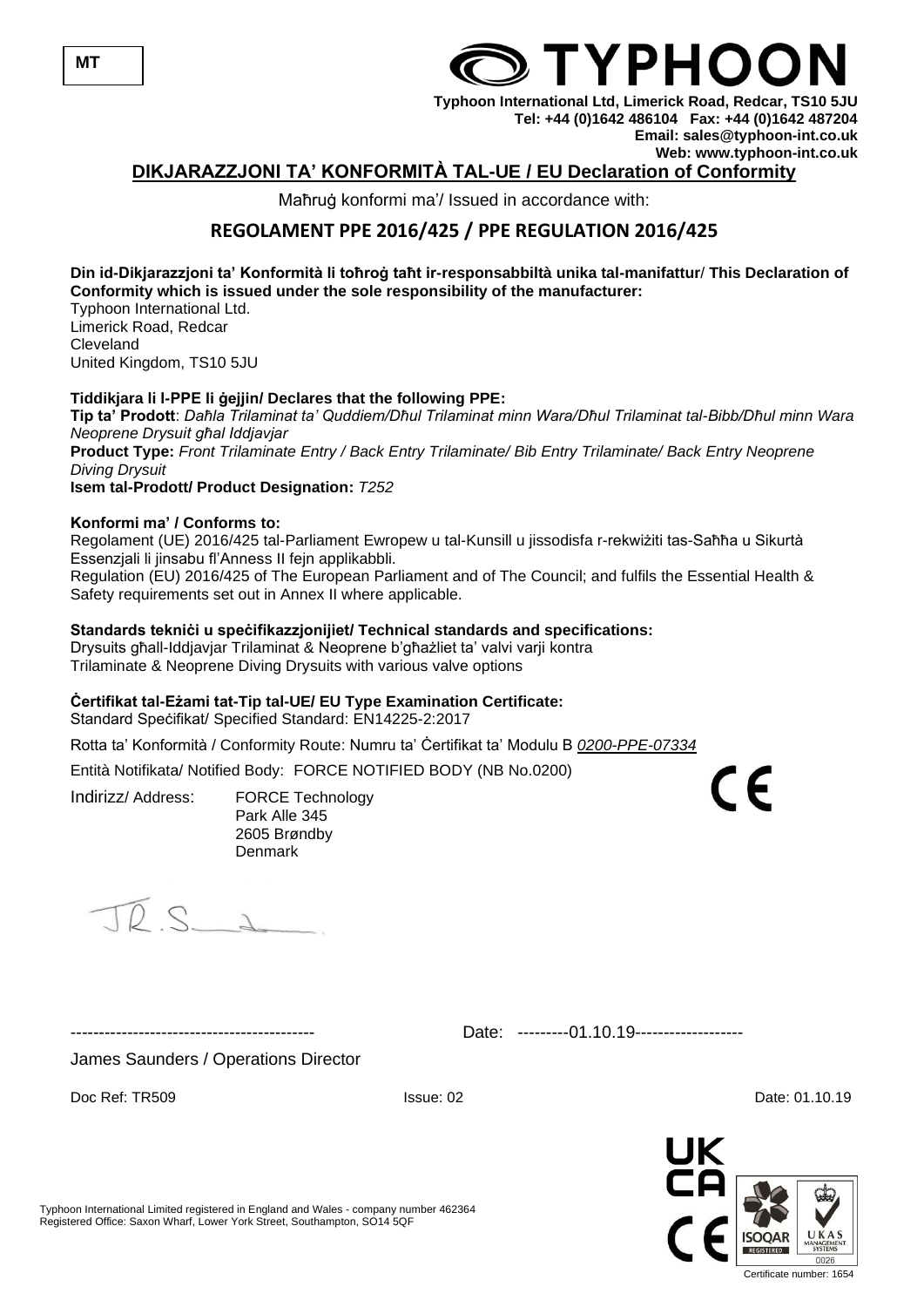

## **TYPHOC**

**Typhoon International Ltd, Limerick Road, Redcar, TS10 5JU Tel: +44 (0)1642 486104 Fax: +44 (0)1642 487204 Email: sales@typhoon-int.co.uk Web: www.typhoon-int.co.uk** 

## **EU Samsvarserklæring / EU Declaration of Conformity**

Utgitt i henhold til/ Issued in accordance with:

## **PVU FORORDNING 2016/425 / PPE REGULATION 2016/425**

## **Denne samsvarserklæringen, som utgis under eget ansvar av produsenten**/ **This Declaration of Conformity which is issued under the sole responsibility of the manufacturer:**

Typhoon International Ltd. Limerick Road, Redcar Cleveland United Kingdom, TS10 5JU

## **Erklærer at følgende PVU/ Declares that the following PPE:**

**Produkttype***: Trilaminat frontåpning / Trilaminat bakåpning / Trilaminat BIB-åpning/ Neopren tørrdrakt bakåpning* **Product Type:** *Front Trilaminate Entry / Back Entry Trilaminate/ Bib Entry Trilaminate/ Back Entry Neoprene Diving Drysuit*

*Produktbetegnelse***/ Product Designation***: T252*

## **Oppfyller bestemmelsene i/ Conforms to:**

Europaparlamentets og Rådets forordning (EU) 2016/425; og oppfyller de Grunnleggende helse- og sikkerhetskrav som står i Vedlegg II hvor aktuelt. Regulation (EU) 2016/425 of The European Parliament and of The Council; and fulfils the Essential Health & Safety requirements set out in Annex II where applicable.

## **Tekniske standarder og spesifikasjoner/ Technical standards and specifications:**

Trilaminat & neopren tørrdrakter med diverse ventilalternativer Trilaminate & Neoprene Diving Drysuits with various valve options

Denmark

## **EU Type Examination Certificate**

Spesifisert standard/ Specified Standard: EN14225-2:2017 Samsvarsrute / Conformity Route: Modul B Sertifikat nr. *0200-PPE-07334* Teknisk kontrollorgan/ Notified Body: FORCE NOTIFIED BODY (NB No.0200) Adresse/ Address: FORCE Technology Park Alle 345 2605 Brøndby

 $\epsilon$ 

 $D$   $\subset$   $\sim$ 

------------------------------------------- Date: ---------01.10.19-------------------

## James Saunders / Operations Director

Doc Ref: TR509 Issue: 02 Date: 01.10.19

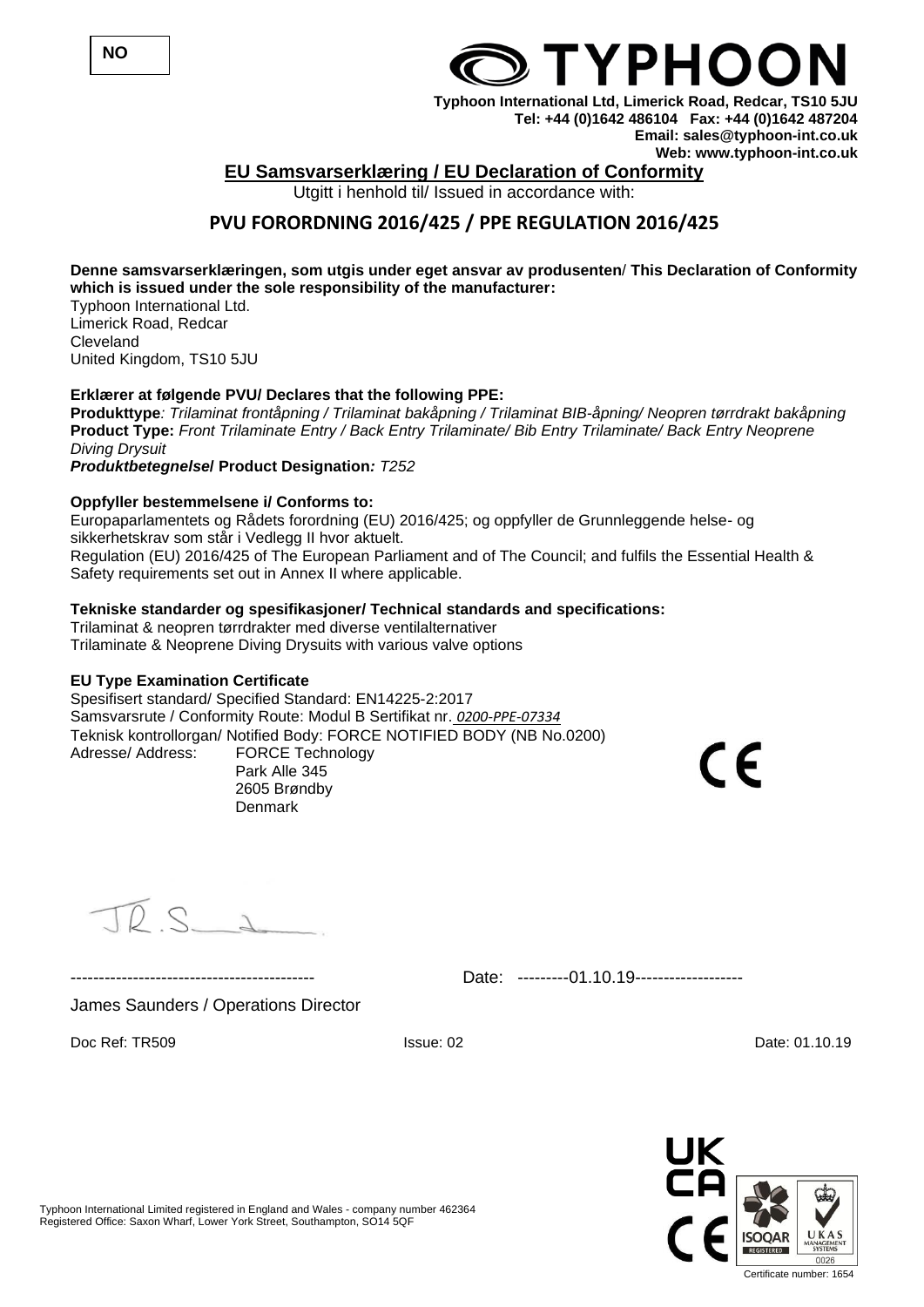## **Deklaracja zgodności WE/ EU Declaration of Conformity**

Wydana zgodnie z / Issued in accordance with:

## **ROZPORZĄDZENIEM 2016/425 w sprawie środków ochrony indywidualnej / PPE REGULATION 2016/425**

## **Niniejsza deklaracja zgodności jest wydawana na wyłączną odpowiedzialność producenta** / **This Declaration of Conformity which is issued under the sole responsibility of the manufacturer:**

Typhoon International Ltd. Limerick Road, Redcar **Cleveland** United Kingdom, TS10 5JU

## **Deklaruje się, że poniższe środki ochrony indywidualnej/ Declares that the following PPE:**

**Typ produktu:** *Trójwarstwowy skafander zakładany z przodu / trójwarstwowy skafander zakładany od tyłu / trójwarstwowy skafander zakładany jak ogrodniczki / neoprenowy suchy skafander nurkowy zakładany od tyłu* **Product Type:** *Front Trilaminate Entry / Back Entry Trilaminate/ Bib Entry Trilaminate/ Back Entry Neoprene Diving Drysuit*

**Oznaczenie produktu Product Designation:** *T252*

#### **Są zgodne z/ Conforms to:**

Rozporządzeniem (UE) 2016/425 Parlamentu Europejskiego i Rady; oraz spełnia podstawowe wymogi dotyczące bezpieczeństwa i zdrowia określone w załączniku II, w stosownych przypadkach. Regulation (EU) 2016/425 of The European Parliament and of The Council; and fulfils the Essential Health & Safety requirements set out in Annex II where applicable.

## **Normy techniczne i specyfikacje/ Technical standards and specifications:**

Trójwarstwowe i neoprenowe suche skafandry nurkowe z różnymi zaworami Trilaminate & Neoprene Diving Drysuits with various valve options

## **Certyfikat badania typu UE / EU Type Examination Certificate:**

Określona norma/ Specified Standard: EN14225-2:2017 Metoda oceny zgodności / Conformity Route: Moduł B, nr certyfikatu *0200-PPE-07334*

Jednostka notyfikowana/ Notified Body: FORCE NOTIFIED BODY (NB No.0200)

Adres/ Address: FORCE Technology Park Alle 345 2605 Brøndby Denmark

 $\epsilon$ 

 $DS_A$ 

------------------------------------------- Date: ---------01.10.19-------------------

James Saunders / Operations Director

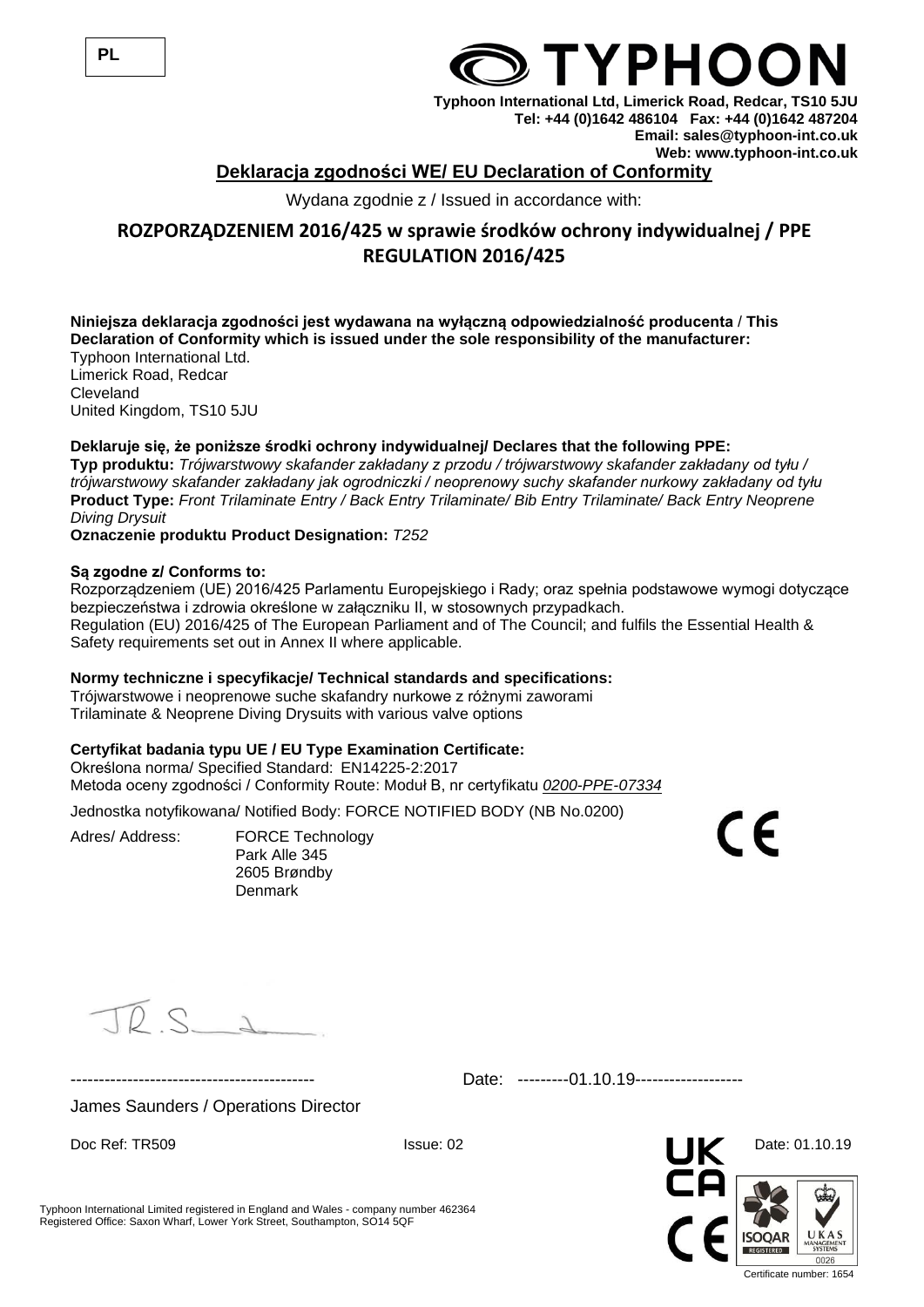

## **Declaração de Conformidade UE/ EU Declaration of Conformity**

Emitida em conformidade com/ Issued in accordance with:

## **REGULAMENTO 2016/425 RELATIVO AOS EPI / PPE REGULATION 2016/425**

#### **Esta declaração de conformidade é emitida sob a exclusiva responsabilidade do fabricante**/ **This Declaration of Conformity which is issued under the sole responsibility of the manufacturer:**

Typhoon International Ltd. Limerick Road, Redcar Cleveland United Kingdom, TS10 5JU

## **Declara que o EPI seguinte/ Declares that the following PPE:**

**Tipo de produto:** *Fato seco de mergulho com abertura de trilaminato frontal/abertura de trilaminato traseira/abertura de trilamina horizontal/abertura em neopreno traseira* **Product Type:** *Front Trilaminate Entry / Back Entry Trilaminate/ Bib Entry Trilaminate/ Back Entry Neoprene Diving Drysuit* **Designação do produto/ Product Designation:** T252

**Em conformidade com/ Conforms to:**

Regulamento (UE) 2016/425 do Parlamento Europeu e do Conselho; e cumpre os requisitos Essenciais de Saúde e Segurança definidos no Anexo II, onde aplicável. Regulation (EU) 2016/425 of The European Parliament and of The Council; and fulfils the Essential Health &

Safety requirements set out in Annex II where applicable.

## **Normas e especificações técnicas/ Technical standards and specifications:**

Fatos secos de mergulho em trilaminato e neopreno com várias opções de válvulas Trilaminate & Neoprene Diving Drysuits with various valve options

## **Certificado de exame UE de tipo/ EU Type Examination Certificate:**

Norma especificada/ Specified Standard: EN14225-2:2017

Caminho de conformidade/ Conformity Route: N.º de Certificado do Módulo B *0200-PPE-07334*

Organismo Notificado/ Notified Body: FORCE NOTIFIED BODY (NB No.0200)

Morada/ Address: FORCE Technology Park Alle 345 2605 Brøndby Denmark

 $DS_{\lambda}$ 

Date: ---------01.10.19-------------------

James Saunders / Operations Director

Doc Ref: TR509 **ISSUE: 02** Date: 01.10.19